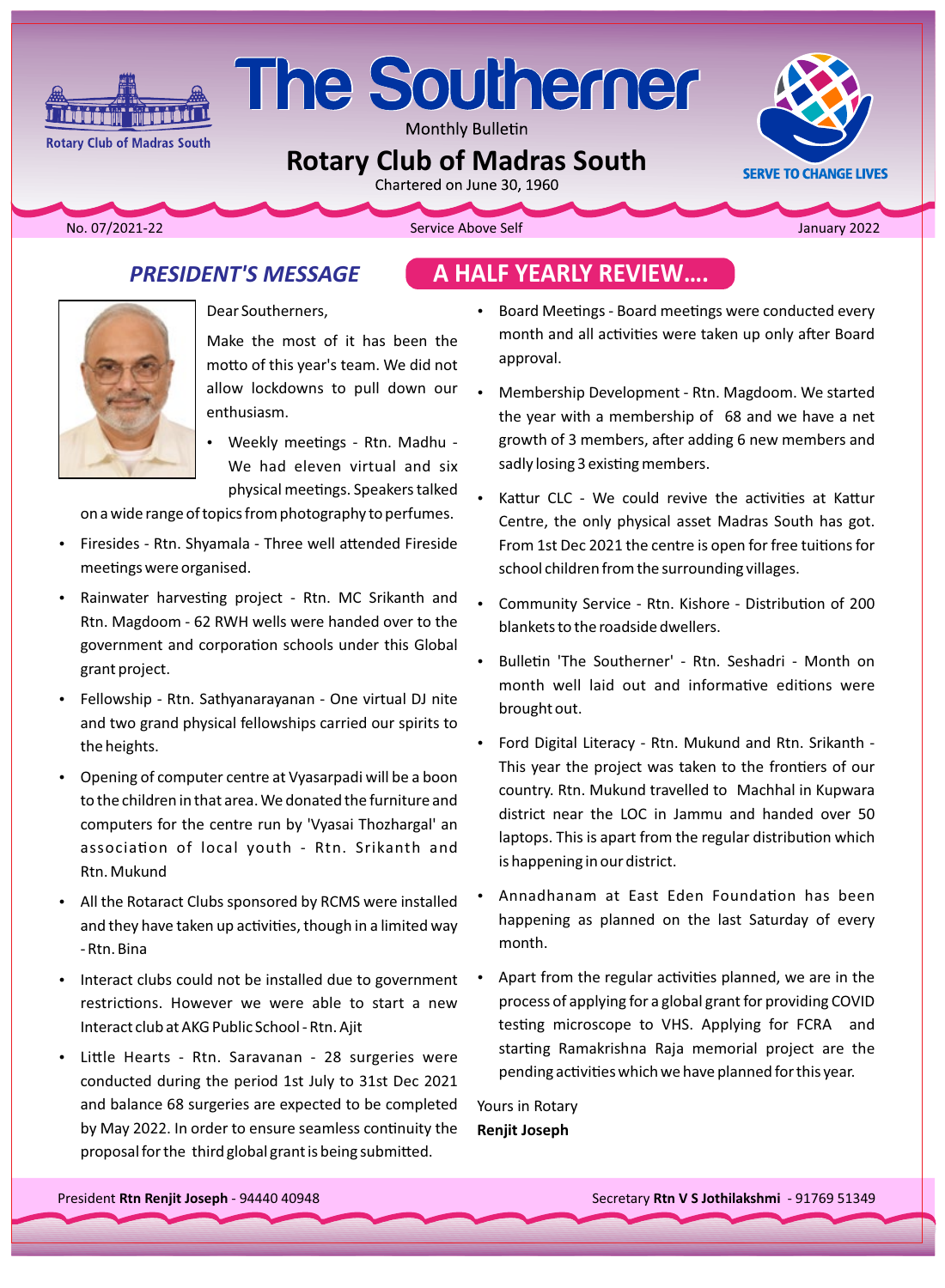#### **KARAOKE NITE – AN ENTERTAINING MUSICAL EXTRAVAGANZA**

When it comes to Indians, movie songs always bring in an instant connect. Be it a reunion party or a WhatsApp group, one can find discussions galore on a particular singer or genre. Southerners' year end fellowship get-together at Hotel Radisson Blu on 18th December, was a Karaoke evening. The overwhelming response to sing was not unexpected.

As usual the best review came from Rtn. Madhu, which is reproduced here:

"It was a most entertaining musical evening. The sheer number of singers, and their enthusiasm, were heartwarming. The emcee did a fine job.

The best male singer: Sarvesh Shyam. Compelling bass voice, excellent control and impeccable rendering. A future

"Voice of the district" as Nichani remarked.

Prodyot Bowmick was excellent with his Hindi song, and would rate second among male singers. Saravanan rendered

a Tamil song with his usual panache.

Best female singer: Raji Varma. Her professionalism showed. She is one singer who performs better on her own, without karaoke and without orchestra. Her voice shines through.

Best Annette singer: Aniksha, daughter of Rtn. Anand Katare, shone with her zest and self-confidence.

The best duet performers: Mukund and Bina. Very competently sung. The rollicking song from Ayirathil Oruvan, Adho andha paravai pola vazha vendum, was a joy. Rendered by a Rotarian-Anne combo including Saravanan, Magdoom, Ms (Rajeena) Magdoom and a few other ladies."

Mr. Nabarun Ghosh played the role of an emcee very well and he also helped with the Karaoke tracks and audio equipment.

Another highlight was the invitation extended to former Southerners. There was lot of warmth in meeting the past members like RT Chari, Shivakumar, Hema, Girija, Padmini etc.

Rtn. Satyanarayanan, Director- Family Participation and Rtn. Jawaharlal Nichani, President Elect worked behind the scenes to ensure the success of the program.









**Rtn Renjit Joseph** 

We meet every Tuesday at 6.30 pm on Zoom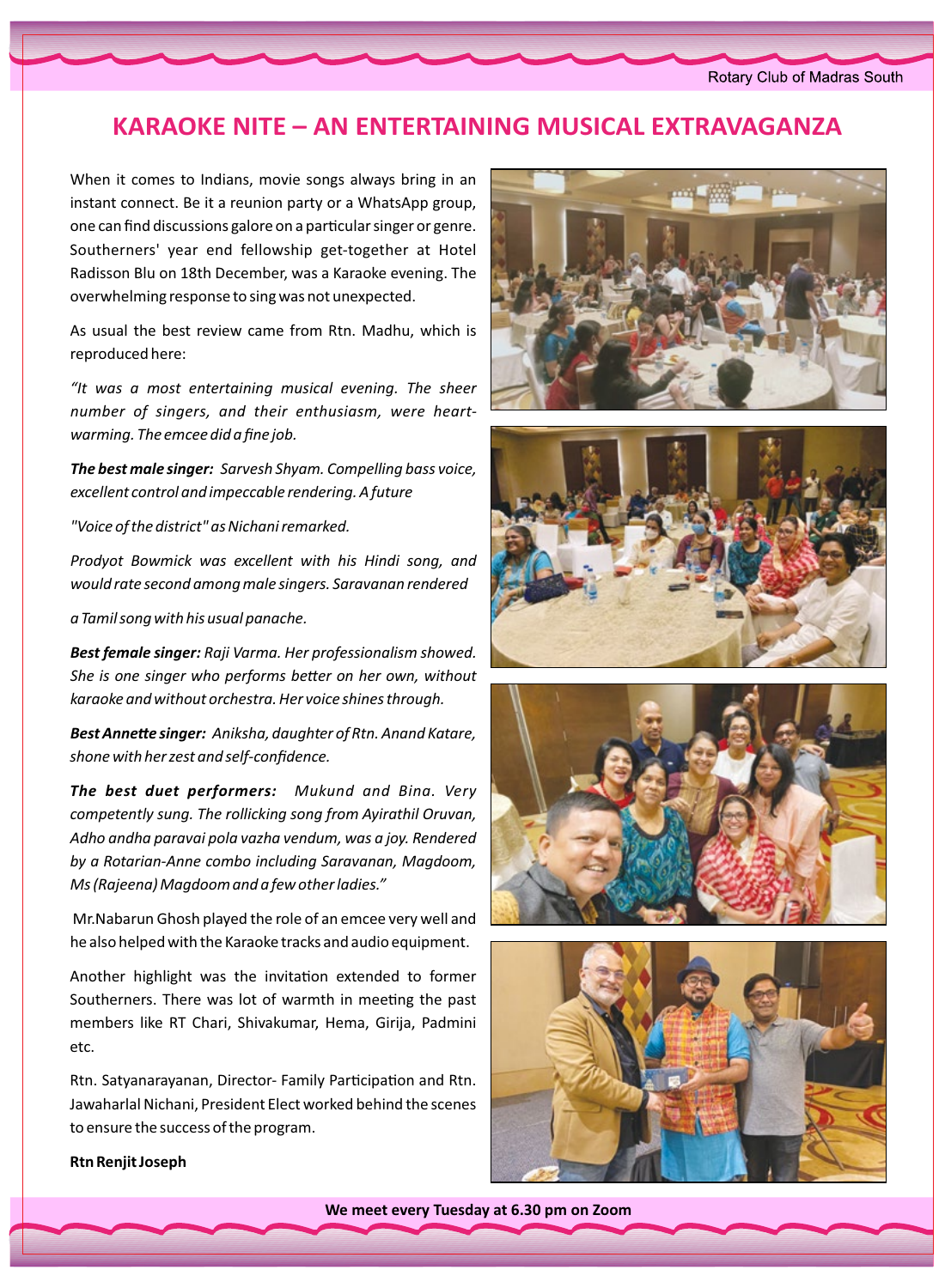District 3232 India Zone 5

#### **RESTARTING OF ACTIVITIES AT COMMUNITY LEARNING CENTRE. KATTUR**



In the Rotary year 2012-13, the District launched a project named 'Happy Village'. Under this project, each club adopted a village and initiated activities under various avenues of service for the upliftment of the local population. The then president, Rtn R Seshadri, identified Kattur village (Vembed Panchayat) in Thirupporur around 38kms from Chennai (Adyar). An 800 sq ft. CLC was constructed at a cost of Rs 8.48 lakh. The Centre was inaugurated in Feb 2013. The team of Rotarians who made the Centre happen included Suresh Arunachalam, Chethan Jhabak, Raghupathi and Somdev Goyal.

The land belongs to the Panchayat, and they have allotted this portion to RCMS with a release note. RCMS is the owner of the building, and we are paying the electricity charges.

The Centre conducted tuitions for students and provided training in tailoring and computer operation with the support of various NGOs like AID India, Hand in Hand and ACDS over the years.

Activities at the CLC were put on hold from March 2020 due to COVID. During August/ September 2021 we conducted survey in the locality to understand their current needs. We identified that with the schools closed and classes being conducted online, the children had issues in understanding the basics and they required extra support. With the help of local NGO, ACDS, we identified a young graduate girl from the village and have started a tuition class at the centre from 1st Dec 2021.

The sessions are going on well and about 40 students are benefitted by these classes. We propose to put up a CCTV camera for monitoring the activities remotely. Our cost for this program is Rs.10000/ per month, and request Southerners to contribute generously. The Centre is also being used for the "Veedu Thedi Kalvi" scheme launched recently the TN Govt.

#### **VISIT OF RI PRESIDENT TO CHENNAI**

RI President Rtn. Shekhar Mehta was in Chennai on 13th December 2021. He was passing through the city after the 'Rotary Institute 2021' conducted at Mahabalipuram. This was for Zone 4,5,6 and 7. Seizing the opportunity our district arranged for a

'Meet & Greet' with the RI President. It is a president's dream come true to have a photo-op with the RI president during his tenure. Photographs show the Change Makers presidents in attendance at the event and President Renjit alongwith first lady, Ann Rose for the dream pic with RIP Mehta and DG Rtn J Sridhar.





### **SHEILA SRIPRAKASH INDUCTED AS A NEW MEMBER**

Sheila Sriprakash, spouse of our Past President (Late) M V Sriprakash joined our Club as the newest member on 7th December. Sheila is a renowned and seasoned architect for more than 40 years based in Chennai and has been recognised globally for her urban planning designs. She runs the firm, Shilpa Architects in Chennai. Sheila was accompanied by her grand daughter (in the pic) during the brief induction ceremony as member and Rtn. Shyamala Jayaprakash formally inducted her. Our guest speaker of the evening, Mr. Chandu Nair and our President Renjit Joseph are the others in the pic.



www.rotarymadrassouth.com